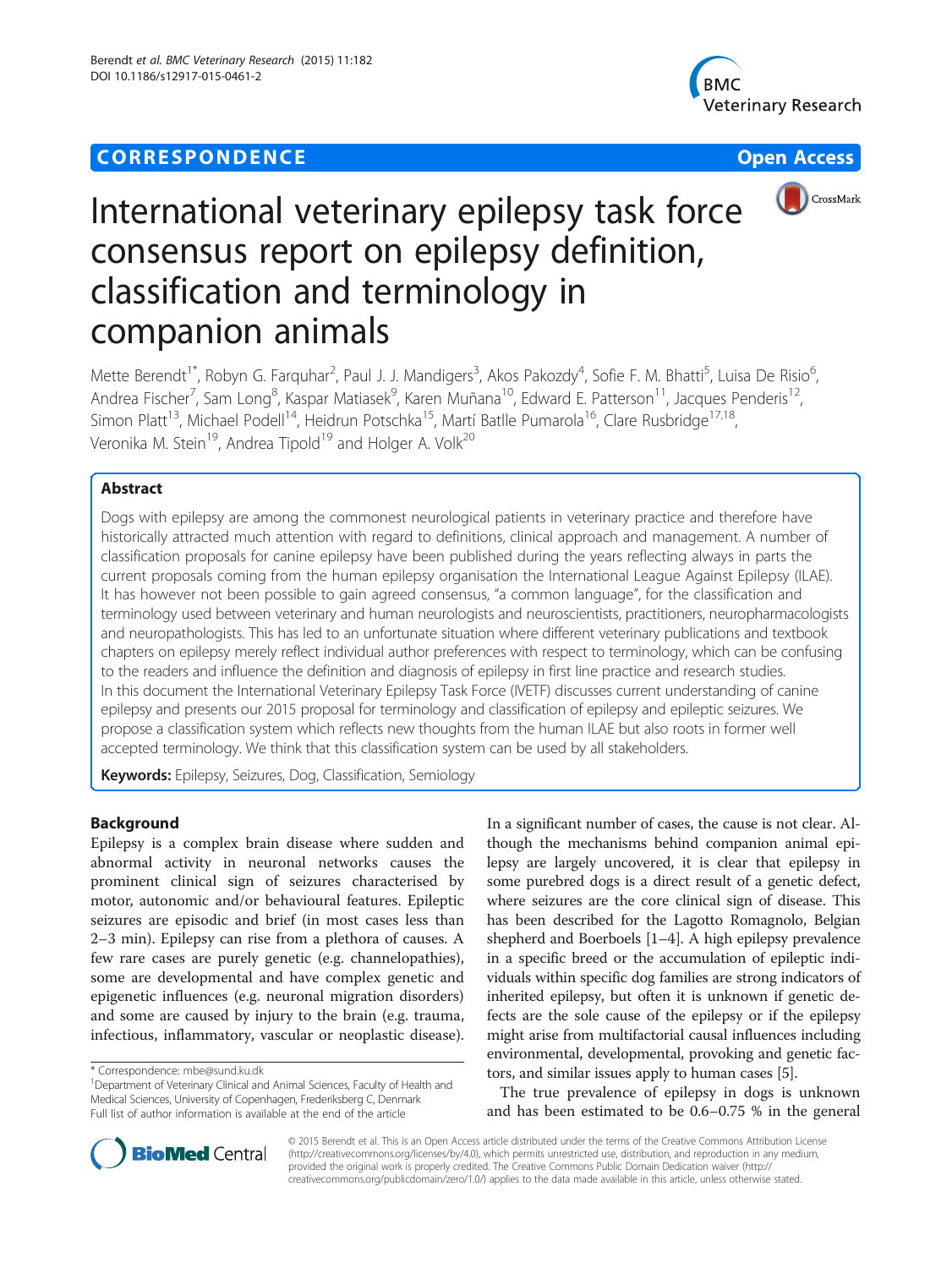dog population [\[6](#page-9-0), [7\]](#page-9-0). Epidemiological population prevalence studies in specific breeds with idiopathic epilepsy has been conducted in the Labrador retriever (3.1 %), Belgian shepherd (9.4 %) and petit Basset Griffon vendeen (8.9 %), and pedigree studies in the Boxer, Irish wolfhound, English Springer spaniel, Vizsla, Bernese mountain dog, Standard poodle, Belgian shepherd, Border collie, Australian shepherd and Border terrier among others, and these have provided evidence for inherited epilepsy [[8](#page-9-0)–[25](#page-10-0)] (for further information on epilepsy related to specific breeds see Hülsmeyer et al. [\[26\]](#page-10-0)). Given the heterogeneity of epilepsy where causes and signs of disease are greatly variable, a standardised terminology and classification system for epilepsy is crucial in order to provide accurate descriptive information for diagnostic and communicative processes.

Since 1964 epilepsy and epileptic seizures have in human medicine been organized and categorized in a classification and terminology system, published by the International League Against Epilepsy—ILAE [[27](#page-10-0)–[33](#page-10-0)]. The ILAE sees itself as "the world's preeminent association of physicians and other health professionals working towards a world where no persons' life is limited by epilepsy" and the noble mission of this organization is "to ensure that health professionals, patients and their care providers, governments, and the public world-wide have the educational and research resources that are essential in understanding, diagnosing and treating persons with epilepsy" (ILAE homepage [www.ilae.org](http://www.ilae.org)).

The 1985 classification of seizure types and the 1989 classification of the epilepsies continues to be used worldwide in human epilepsy [\[32](#page-10-0), [34\]](#page-10-0). However, in recent years, the ILAE classification task force has taken to continually updating and revising on the subject of epilepsy producing new consensus documents approximately every 5 years with the most recent being published in 2010 and a further version is currently under much debate [\[27\]](#page-10-0). The terminology and classification framework they provide is seen as an ever evolving process, reflecting the constant gain in our understanding of the disease and the complications inherent in ambiguous, misinterpreted and potentially stigmatising vocabulary. This has generated considerable discussion amongst their members reflecting the complexity of the task.

In veterinary medicine, a number of classification proposals for canine epilepsy have been published over the years always reflecting in part the current ILAE proposals (e.g. [\[35](#page-10-0)–[38\]](#page-10-0)). There remains, however, a lack of a consensus, a common 'language', for the classification and terminology used between veterinary and human neurologists and neuroscientists, practitioners, neuropharmacologists and neuropathologists. Companion animal epilepsy papers reflect a variety of modifications of the definitions of epilepsy and epileptic seizures derived

from the core classification documents of the ILAE (e.g. [[1, 7, 9](#page-9-0)–[15,](#page-9-0) [17, 23](#page-10-0)–[25](#page-10-0), [27](#page-10-0), [28](#page-10-0), [30](#page-10-0)–[36, 38](#page-10-0)–[46\]](#page-10-0). This has led to an unfortunate situation where different veterinary publications and textbook chapters on epilepsy merely reflect individual author preferences with respect to terminology, which can be confusing for the reader. Put in a scientific and educational perspective, the existing lack of uniformity with respect to definitions and terminology furthermore represents a major problem, as comparisons between research studies are compromised. Even more important, it prevents the implementation of a common understanding of epilepsy and standardized professional guidelines which can help clinicians when diagnosing animals with epilepsy and advising the owners.

Terminology and classification of epilepsy should be a 'user friendly', reliable and valid tool for the benefit of different users and the patient [\[47](#page-10-0)]. There is a 'chain of care' from the pet's owner through the primary clinician to neurology specialists and researchers. The language should be concise to reduce errors and to simplify conversation. The first opinion veterinarian and specialists alike should be able to use the classification framework to manage the disease appropriately and to communicate with others using the same language. In the age of the internet, the pet owner also needs to be able to, at least in part, comprehend the terminology used. The scientist should find in the classification a pragmatic and reliable instrument to investigate the disease's aetiology, pathophysiology, treatment, and outcome. Finally terminology should reflect current knowledge and not be changed for the sake of change, which has recently also been emphasized by Shorvon (2014) [[5\]](#page-9-0) and others with respect to the ILAE discussions on classification. Otherwise important historical data might be lost and in some cases it might be wise to stay with terms which are in widespread use and have stood a test of time instead of a rapid change of terminology emanating from academic discussions [\[5](#page-9-0)]. Considering these issues, terminology and classification needs to fulfil dissimilar and sometimes antagonistic needs and at the same time be adaptable to change.

In adopting the terms associated with human epilepsy we should acknowledge some of the very significant differences when applying it to small animal patients. We cannot interview our patients as in human medicine and the clinician's interpretation of the patient's seizure signs are invariably restricted to the owner's description and often a poor quality video(s). Typically electroencephalography (EEG) is an impractical tool in animals and so cannot contribute to a general classification scheme—in contrast to the situation in human medicine. Furthermore some owners will decline diagnostic investigation due to financial concerns or because some procedures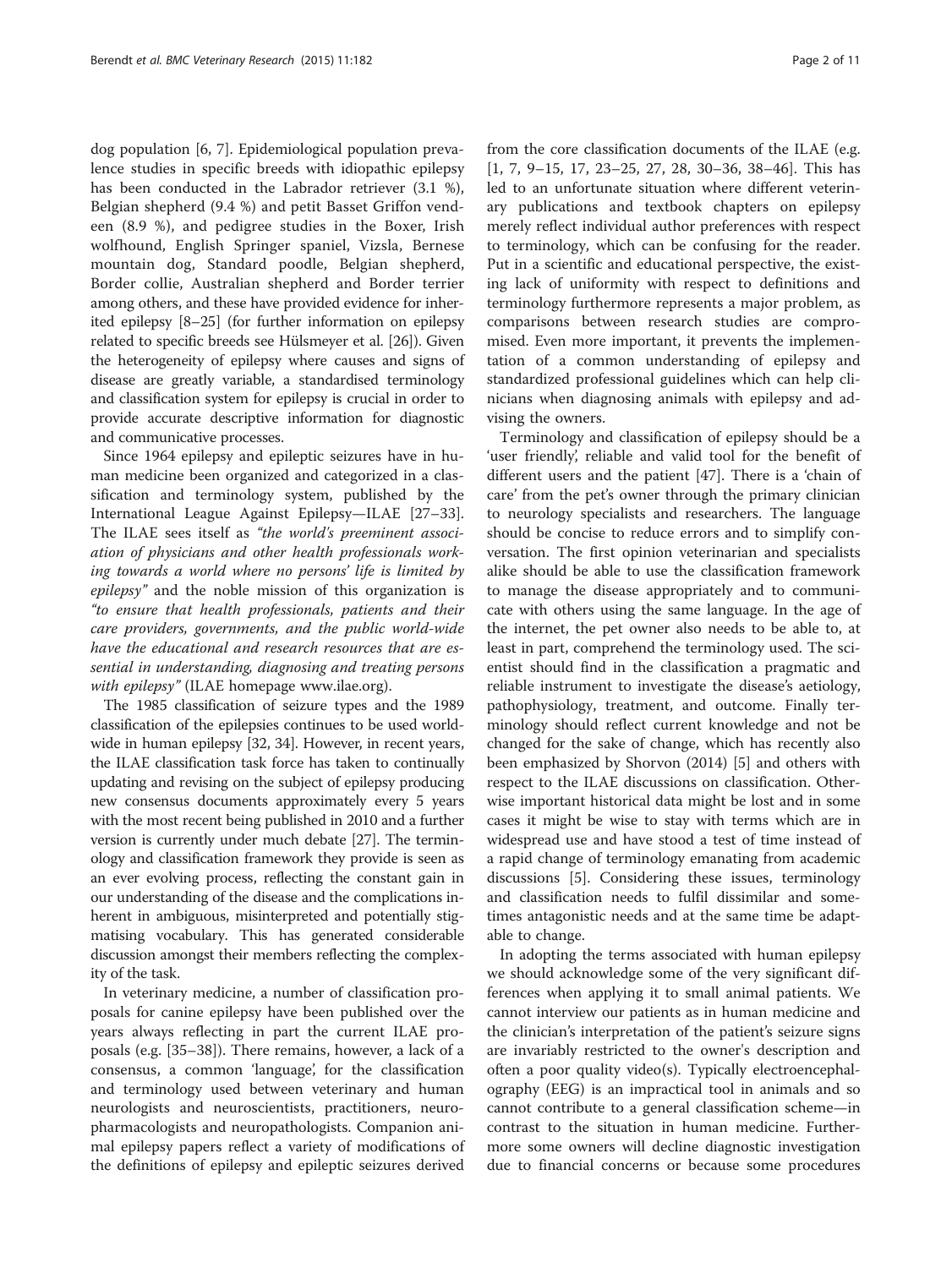require general anaesthesia, and therefore the owners' report of seizure history and phenomenology, supported by digital (video) recordings, remain the most central diagnostic epilepsy marker in companion animals (in fact as it does in humans).

Another discrepancy between people and animals which must be addressed is the assessment of possible impairment of consciousness during seizures. The determination of consciousness impairment is challenging and often very important to people because of personal and public safety. The ILAE classification cites consciousness as an important factor for diagnosis. Veterinary medicine is better aligned with the challenges facing paediatric medicine in this regard.

This consensus statement group aims to provide the veterinary community with a proposal focused on the classification of epilepsy and epileptic seizures. To ensure we have all stakeholders involved, the consensusworking group is composed of veterinary and human neurologists and neuroscientists, practitioners, neuropharmacologists and neuropathologists.

#### Proposal

In recent years the ILAE has been able to advance human epilepsy classification to a sophisticated level as a consequence of advanced diagnostics and the uncovering of an increasing number of mechanisms (including genetic) that lead to epilepsy. The definition of epilepsy accepted by the ILAE in 2005 reflected the immense progress with respect to the identification of aetiologies and the understanding of seizure generation. Here an epileptic seizure was defined as: "A transient occurrence of signs and/or symptoms due to abnormal excessive or synchronous neuronal activity in the brain", and epilepsy was defined as: "A disorder of the brain characterized by an enduring predisposition to generate epileptic seizures and by the neurobiologic, cognitive, psychological, and social consequences of this condition. The definition of epilepsy requires the occurrence of at least one epileptic seizure" [[30](#page-10-0)]. In 2010 the ILAE refined the definitions even further [[27\]](#page-10-0); to demonstrate the on-going discussions in the ILAE, it has recently been proposed that epilepsy should be considered a true disease of the brain [[48\]](#page-10-0). This contradicts the previous understanding of epilepsy as a condition of the brain—or a collection of signs from the brain. Berg and Scheffer stated back in 2011 [[28\]](#page-10-0): "These proposals are not meant to be permanent, but form part of a transition to a system that will ultimately allow for meaningful translation of scientific understanding to the classification of the epilepsies for clinical and other purposes". Although we need to move veterinary epilepsy classification forward we also must, as in human medicine, consider carefully whether any change of terminology is meaningful [[5\]](#page-9-0); we must accept that currently we have not advanced the scientific understanding of the mechanisms leading to epilepsy in companion animals to the level applicable to the ILAE.

In the following sections the IVETF discusses the current understanding of companion animal epilepsy and presents our 2015 proposal for terminology and classification of epilepsy and epileptic seizures. We propose a classification system which reflects new thoughts from the human ILAE but also has its roots in former well accepted terminology. We think that this classification system can be used by all stakeholders. The classification has two elements: (a) an aetiological element and (b) a seizure type classification.

### **Definitions**

In human medicine, epilepsy can often be confirmed by electroencephalography (EEG) although epileptic people may have a normal EEG and an abnormal EEG can also exist in people without epilepsy. The use of EEG in veterinary medicine is currently of questionable routine clinical value and therefore our definitions should be seen as clinically operational and reflecting expert knowledge in the field with respect to the typical appearance of epileptic seizures and their symptomatology. This is not a major drawback, and for definition purposes, it is reasonable (in human and animal epilepsy) to define seizures and epilepsy by the clinical appearance of seizures. Please also refer to the glossary for further definitions not listed in the main text.

#### Seizure

The term can be used for any sudden, short lasting and transient event. It does not imply that the event is epileptic.

#### Epileptic seizure

Manifestation(s) of excessive synchronous, usually selflimiting epileptic activity of neurons in the brain. This results in a transient occurrence of signs which may be characterized by short episodes with convulsions or focal motor, autonomic or behavioural features and due to abnormal excessive and/or synchronous epileptic neuronal activity in the brain.

#### Reactive seizure

A reactive seizure is a seizure occurring as a natural response from the normal brain to a transient disturbance in function (metabolic or toxic in nature)—which is reversible when the cause or disturbance is rectified. A provoked seizure can be considered as being synonymous with a reactive seizure.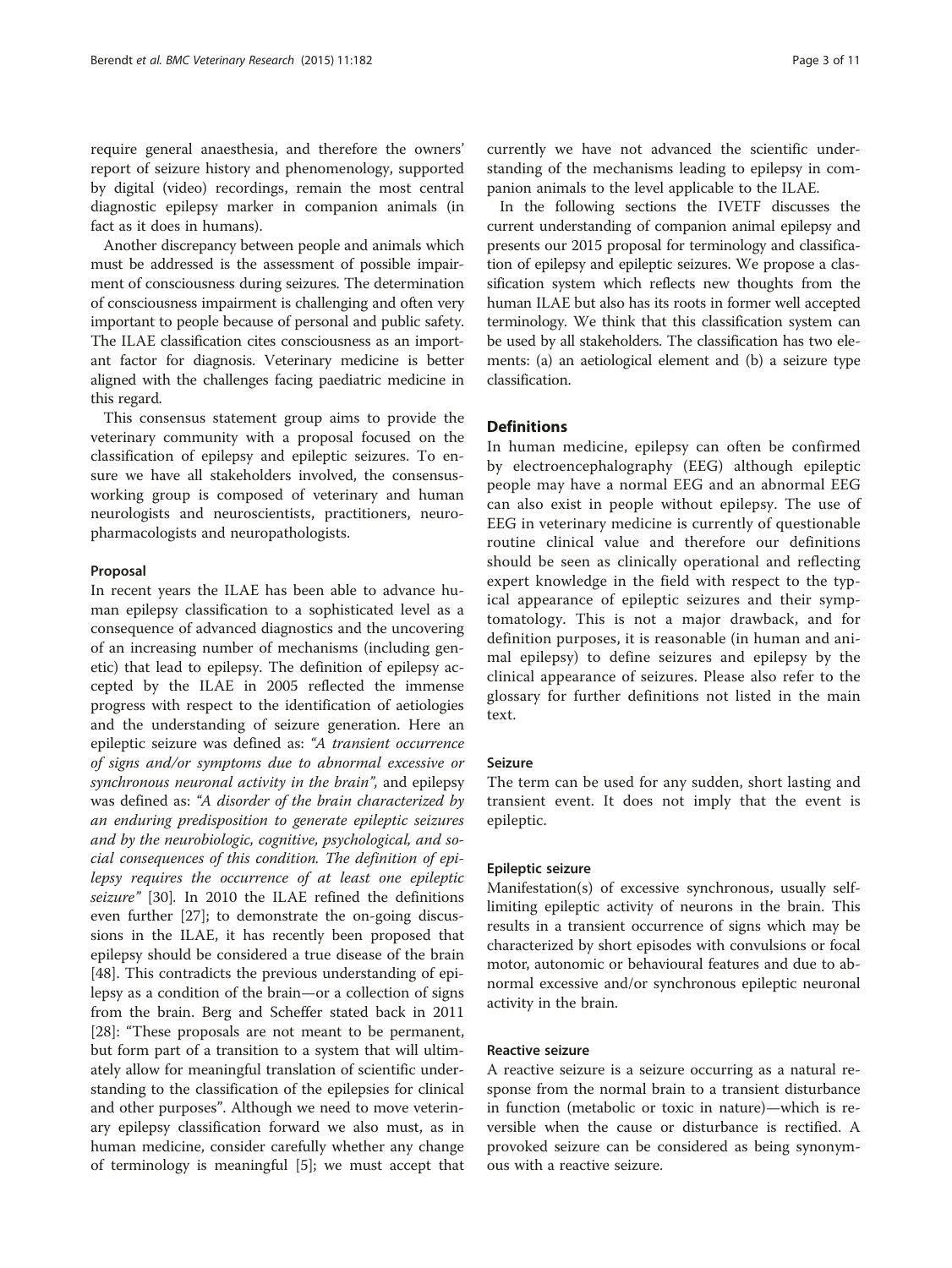#### Epilepsy

Epilepsy is defined as a disease of the brain characterized by an enduring predisposition to generate epileptic seizures. This definition is usually practically applied as having at least two unprovoked epileptic seizures >24 h apart [\[48\]](#page-10-0).

## Classification

Historically veterinary medicine has operated with various terminology/synonyms for epilepsy types defined by aetiology and phenotypic manifestations which are themselves defined by the distribution of abnormal electrical activity in the brain. The development of ILAE classifications and changes in veterinary epilepsy terminology throughout time are detailed in Table [1](#page-4-0) and [2](#page-5-0).

# Epilepsy types defined by aetiology Idiopathic epilepsy

Idiopathic epilepsy (idiopathic defined as a disease in its own right, per se) should be seen as the overarching and bridging term, which can be sub-classified into three sub-groups reflecting the advancements in the field:

- 1. Idiopathic epilepsy (genetic epilepsy)—a causative gene for epilepsy has been identified/confirmed genetic background
- 2. Idiopathic epilepsy (suspected genetic epilepsy)—a genetic influence supported by a high breed prevalence (>2 %), genealogical analysis and/or familial accumulation of epileptic individuals\*,\*\*\*. Shorvon stated in 2014 [\[5](#page-9-0)]: "It seems very likely that the genetic influences in idiopathic epilepsies probably are complex involving multiple genes and interactions between genes (epistatic) and between genes and the environment (epigenetic)".<br>\*\*A list of breeds with a high epilepsy incidence or

prevalence compared to the general background population can be found in Hülsmeyer et al. [\[26\]](#page-10-0). Please note that the epilepsy status within breeds may fluctuate over time and furthermore be influenced by differences between countries (e.g. due to preferences with respect to currently popular breeding lines).

3. Idiopathic epilepsy (epilepsy of unknown cause)—epilepsy in which the nature of the underlying cause is as yet unknown and with no indication of structural epilepsy.

Please see consensus on Diagnostic approach to epilepsy in dogs [\[49\]](#page-10-0) for further information on diagnostic work-up.

#### Structural epilepsy

Structural epilepsy is characterized by epileptic seizures which are provoked by intracranial/cerebral pathology including vascular, inflammatory/infectious, traumatic, anomalous/developmental, neoplastic and degenerative diseases confirmed by diagnostic imaging, cerebrospinal fluid examination, DNA testing or post mortem findings (see consensus on Diagnostic approach to epilepsy in dogs [[49\]](#page-10-0)). Lafora disease progressive myoclonic epilepsy would be classified under structural epilepsy as the gene defect results in a storage disease which alters the brain structurally and where the epileptic seizures associated with the structural changes in the brain are one of the multiple clinical and neurological signs associated with the primary storage disease [[50](#page-10-0)].

# Classification by seizure semiology (seizure type classification)

## Focal epileptic seizures

Focal epileptic seizures are characterized by lateralized and/or regional signs (motor, autonomic or behavioural signs, alone or in combination). The ictal onset is consistent from one epileptic seizure to another. They may be discretely localised or more widely distributed. Focal epileptic seizures may originate in subcortical structures, with preferential propagation patterns that can involve the contralateral hemisphere. With focal epileptic seizures, the abnormal electrical activity arises in a localized group of neurons or network within one hemisphere. The clinical signs reflect the functions of the area or areas involved.

Focal epileptic seizures can present as:

- Motor (episodic focal motor phenomena e.g. facial twitches, repeated jerking head movements, rhythmic blinking, twitching of facial musculature or repeated rhythmic jerks of one extremity)
- Autonomic (with parasympathetic and epigastric components e.g. dilated pupils, hypersalivation or vomiting)
- Behavioural (focal epileptic seizure activity which in humans can represent psychic and/or sensory seizure phenomena may in animals result in a short lasting episodic change in behaviour such as e.g. anxiousness, restlessnesss, unexplainable fear reactions or abnormal attention seeking/'clinging' to the owner.

## Generalized epileptic seizures

Generalized epileptic seizures are characteried by bilateral involvement (both sides of body and therefore both cerebral hemispheres involved). Generalized epileptic seizures may occur alone or evolve from a focal epileptic seizure start. In dogs and cats generalized epileptic seizures predominantly present as tonic, clonic or tonic-clonic epileptic seizures. As a rule the animal will lose consciousness during convulsive epileptic seizures (myoclonic seizures excluded). Salivation, urination and/ or defecation furthermore often also occur (myoclonic seizures excluded).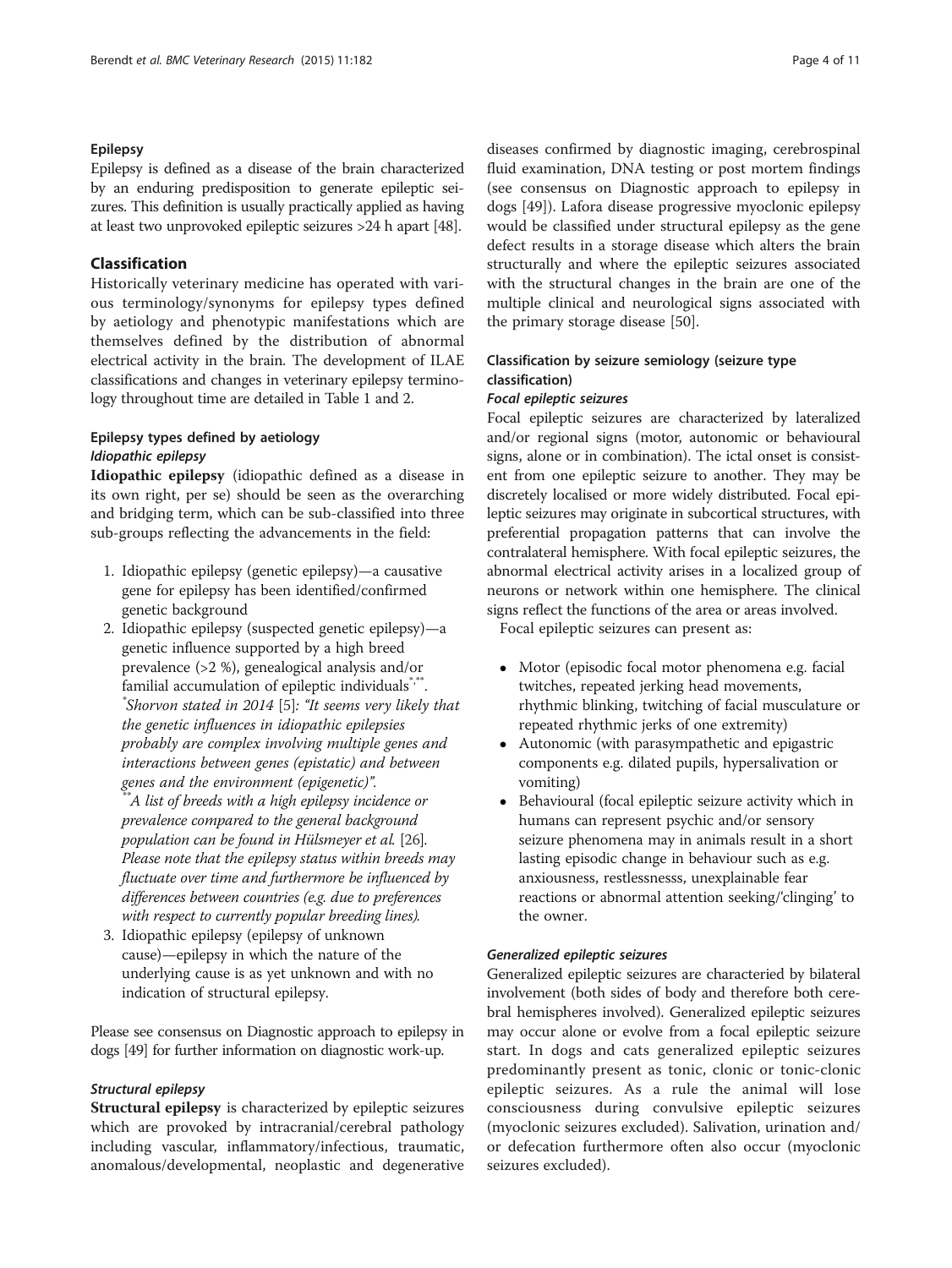<span id="page-4-0"></span>Table 1 Veterinary terminology and its most common amendments over time

|                                                                                                                                                                                                                                                                                                                                                                                     | Early terminology                                                                                             | Terminology currently in use                                                                                                                                                     | Suggested veterinary terminology 2015                                                                                                                  |
|-------------------------------------------------------------------------------------------------------------------------------------------------------------------------------------------------------------------------------------------------------------------------------------------------------------------------------------------------------------------------------------|---------------------------------------------------------------------------------------------------------------|----------------------------------------------------------------------------------------------------------------------------------------------------------------------------------|--------------------------------------------------------------------------------------------------------------------------------------------------------|
| <b>EPILEPTIC SEIZURES</b>                                                                                                                                                                                                                                                                                                                                                           |                                                                                                               |                                                                                                                                                                                  |                                                                                                                                                        |
| An epileptic seizure with clinical signs indicating activity which<br>starts in a localised area in the brain<br>-Will present with focal motor, autonomic or behavioural signs<br>alone or in combination                                                                                                                                                                          | Petit Mal<br>Aura                                                                                             | Partial/focal seizure<br>- Simple partial/focal seizure<br>(consciousness unimpaired <sup>a</sup> )<br>- Complex partial/focal seizure<br>(consciousness impaired <sup>a</sup> ) | Focal epileptic seizure <sup>a</sup>                                                                                                                   |
| An epileptic seizure with clinical signs indicating activity<br>involving both cerebral hemispheres from the start.<br>-In dogs and cats the seizure presents predominantly as immediate<br>'convulsions' and loss of consciousness. Salivation, urination<br>and/or defecation often also occur during convulsions.<br>May also (but rare) present as atonic or myoclonic seizures | Grand Mal (always implicating convulsions)                                                                    | Primary generalized seizure                                                                                                                                                      | Generalized epileptic seizure                                                                                                                          |
| An epileptic seizure which starts in a localized area in the<br>brain and spreads subsequently to involve both hemispheres.<br>-In dogs and cats the seizure starts with localized motor,<br>autonomic and/or behavioural signs rapidly followed by<br>convulsions. Salivation, urination and/or defecation often<br>also occur during convulsions.                                 | Partial seizure with secondary generalization Focal seizure with secondary<br>(secondary generalized seizure) | generalization                                                                                                                                                                   | Focal epileptic seizure evolving to become<br>generalized                                                                                              |
| <b>EPILEPSY</b>                                                                                                                                                                                                                                                                                                                                                                     |                                                                                                               |                                                                                                                                                                                  |                                                                                                                                                        |
| Epilepsy classified by aetiology                                                                                                                                                                                                                                                                                                                                                    | Primary Epilepsy<br>- Epilepsy where no structural cerebral<br>pathology is suspected                         | Idiopathic Epilepsy<br>- Epilepsy where no structural cerebral<br>pathology is suspected. A genetic<br>component may be involved                                                 | Idiopathic Epilepsy<br>1. Proven genetic background<br>2. Suspected genetic background<br>3. Unknown cause and no indication of<br>structural epilepsy |
| Epilepsy classified by aetiology                                                                                                                                                                                                                                                                                                                                                    | Secondary or Acquired epilepsy<br>- Epilepsy caused by identified<br>cerebral pathology                       | Symptomatic Epilepsy<br>- Epilepsy caused by identified<br>cerebral pathology                                                                                                    | Structural epilepsy<br>- Epilepsy caused by identified<br>cerebral pathology                                                                           |
| Epilepsy classified by aetiology                                                                                                                                                                                                                                                                                                                                                    | Cryptogenic<br>- Meaning hidden                                                                               | Probably or possibly symptomatic<br>epilepsy<br>- A suspected symptomatic cause, which<br>however remains obscure                                                                | Unknown cause                                                                                                                                          |

<sup>a</sup>Regarding our ability to evaluate if consciousness is unimpaired or impaired during focal seizures (former termed simple and complex focal seizures). We recommend that it is not attempted to interpret signs occurring during focal seizures where dogs may appear e.g. confused, unable to recognize the owner or not responding to commands as impaired consciousness, as this cannot objectively be investigated in animals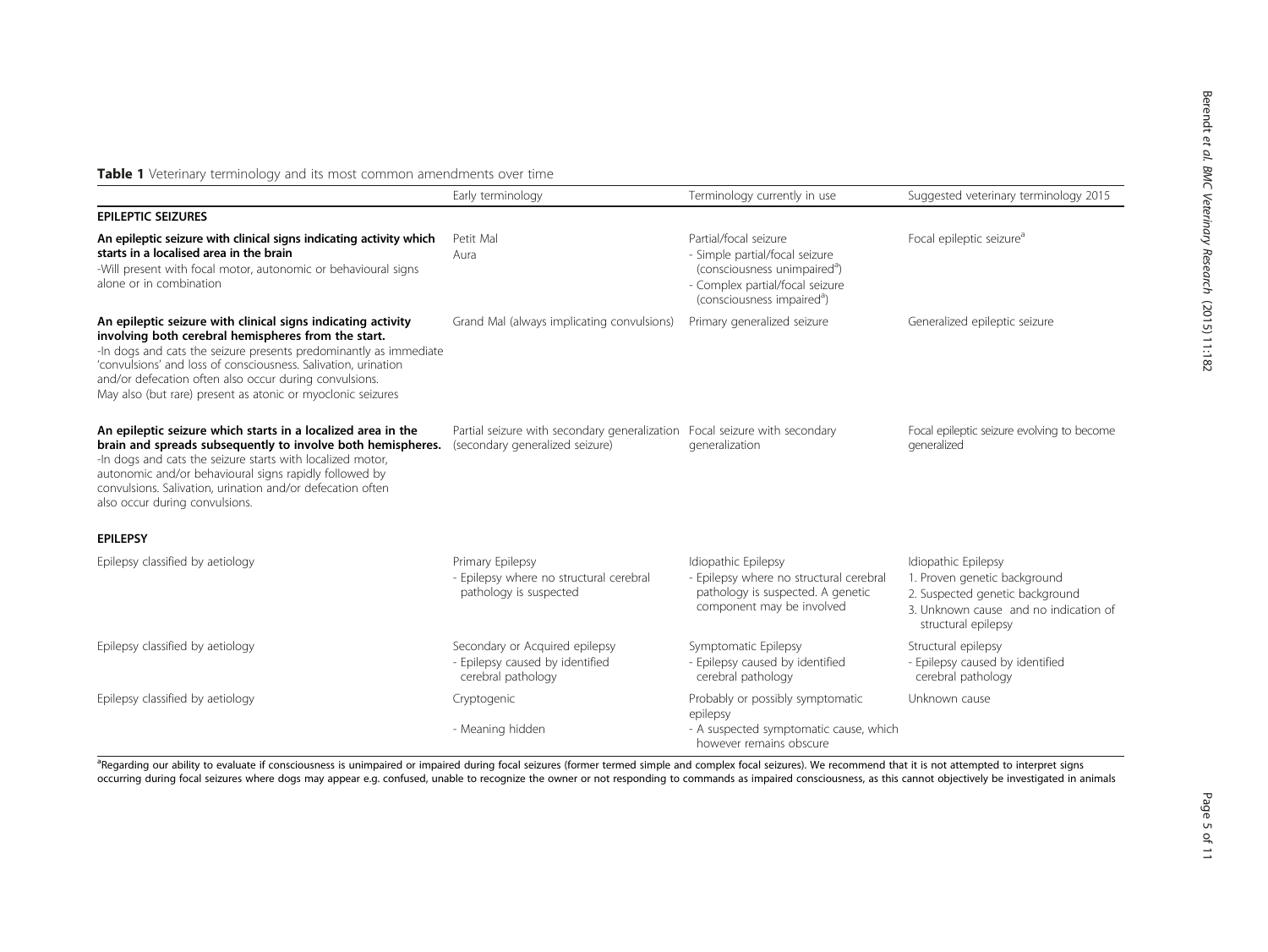### <span id="page-5-0"></span>Table 2 Development of II AF classifications

| ILAE 1981 and 1989                                                                                                                                                                                                                    | ILAE 2010                                                                                                                                                                                                                                                                                                                                                                                                                                                                                                                                                                                                                                                                                                                                                                                                                                                                                                                                             | Berg and Scheffer 2011 [28]                                                                                                                                                                                                                                                                                                                                                                                                                                                                                                                                                                                                                           |
|---------------------------------------------------------------------------------------------------------------------------------------------------------------------------------------------------------------------------------------|-------------------------------------------------------------------------------------------------------------------------------------------------------------------------------------------------------------------------------------------------------------------------------------------------------------------------------------------------------------------------------------------------------------------------------------------------------------------------------------------------------------------------------------------------------------------------------------------------------------------------------------------------------------------------------------------------------------------------------------------------------------------------------------------------------------------------------------------------------------------------------------------------------------------------------------------------------|-------------------------------------------------------------------------------------------------------------------------------------------------------------------------------------------------------------------------------------------------------------------------------------------------------------------------------------------------------------------------------------------------------------------------------------------------------------------------------------------------------------------------------------------------------------------------------------------------------------------------------------------------------|
| Generalized seizures are those in which the first<br>clinical and electroencephalographic changes<br>indicate initial involvement of both cerebral<br>hemispheres.                                                                    | Generalized seizures are conceptualized as originating at some point within<br>and rapidly engaging bilaterally distributed networks. Such bilateral networks<br>can include cortical and subcortical structures, but do not necessarily include<br>the entire cortex.<br>Generalized seizures can be asymmetric.                                                                                                                                                                                                                                                                                                                                                                                                                                                                                                                                                                                                                                     |                                                                                                                                                                                                                                                                                                                                                                                                                                                                                                                                                                                                                                                       |
| Focal seizures (previously defined as partial)<br>are those in which the first clinical and<br>electroencephalographic changes indicate<br>initial activation of a system of neurons limited<br>to a part of one cerebral hemisphere. | Focal seizures are conceptualized as originating at some point within networks<br>limited to one hemisphere. They may be discretely localized or more widely<br>distributed. Focal seizures may originate in subcortical structures. For each<br>seizure type, ictal onset is consistent from one seizure to another, with<br>preferential propagation patterns that can involve the contralateral hemisphere.<br>The Glossary of Ictal Semiology [51] Provides an initial vocabulary which, while<br>in need of revision and expansion, is an example of the type of "dictionary"<br>needed for discussing seizure semiology. This not only allows but requires<br>greater precision in seizure description. Terms such as hypermotor, akinetic,<br>versive, hemiconvulsion, and retained responsiveness or awareness<br>communicate much more information about a patient's seizure manifestations<br>than do the terms complex and simple partial. |                                                                                                                                                                                                                                                                                                                                                                                                                                                                                                                                                                                                                                                       |
| Idiopathic epilepsy: there is no underlying cause<br>other than a possible hereditary predisposition.                                                                                                                                 | Genetic epilepsy: the epilepsy is, as best as understood, the direct result of a<br>known or presumed genetic defect(s) in which seizures are the core symptom<br>of the disorder. This attribution must be supported by specific forms of evidence<br>(e.g. specific molecular genetic studies or family studies).                                                                                                                                                                                                                                                                                                                                                                                                                                                                                                                                                                                                                                   | Genetic: The epilepsy is a direct result of a genetic cause.<br>Ideally, a gene and the mechanisms should be identified;<br>however, this term would also apply to electroclinical<br>syndromes for which twin or family segregation studies<br>reproducibly show clinical evidence of a genetic basis<br>(e.g., in the case of the genetic generalized epilepsies).<br>At this time, channelopathies are the best example of<br>genetic epilepsies. Ultimately, we expect causes of<br>epilepsies to be identified by the mechanisms involved (i.e.,<br>channelopathies, mitochondrial respiratory chaindefects, etc.).                              |
| Symptomatic epilepsy: this type of epilepsy is<br>the consequence of a known or suspected<br>disorder of the central nervous system.                                                                                                  | Structural and metabolic epilepsy: this type of epilepsy is the secondary result<br>of a distinct structural or metabolic condition. These structural or metabolic<br>disorders may be of acquired or genetic origin (as is the case for malformations<br>of cortical development and certain metabolic disorders).                                                                                                                                                                                                                                                                                                                                                                                                                                                                                                                                                                                                                                   | Structural-Metabolic: The epilepsy is the secondary result of a<br>separate structural or metabolic condition. Structural and<br>metabolic were combined to separate the concept from<br>genetic and also because the two are often inseparable.<br>Note that structural brain lesions, including many<br>malformations of cortical development, often have genetic<br>causes and most metabolic disorders are also of genetic<br>origin. The distinction between "genetic epilepsy" and<br>epilepsy due to a structural/metabolic cause is far from<br>perfect, but we anticipate more specific characterizations<br>of cause in the upcoming years. |
| Cryptogenic (probable symptomatic) epilepsy:<br>this refers to a disorder whose cause is hidden or<br>occult. Cryptogenic epilepsies are presumed to<br>be symptomatic.                                                               | Unknown epilepsy: the nature of the underlying cause is as yet unknown; it<br>may have a fundamental genetic basis (e.g., a previously unrecognized<br>channelopathy) or it may be the consequence of an unrecognized structural<br>or metabolic disorder not yet identified.                                                                                                                                                                                                                                                                                                                                                                                                                                                                                                                                                                                                                                                                         | Unknown: Plain and direct, this label simply and accurately<br>indicates ignorance and that further investigation is needed<br>to identify the cause of the epilepsy. Unlike cryptogenic<br>(presumed symptomatic), it makes no presumptions and<br>requires no explanation or reinterpretation.                                                                                                                                                                                                                                                                                                                                                      |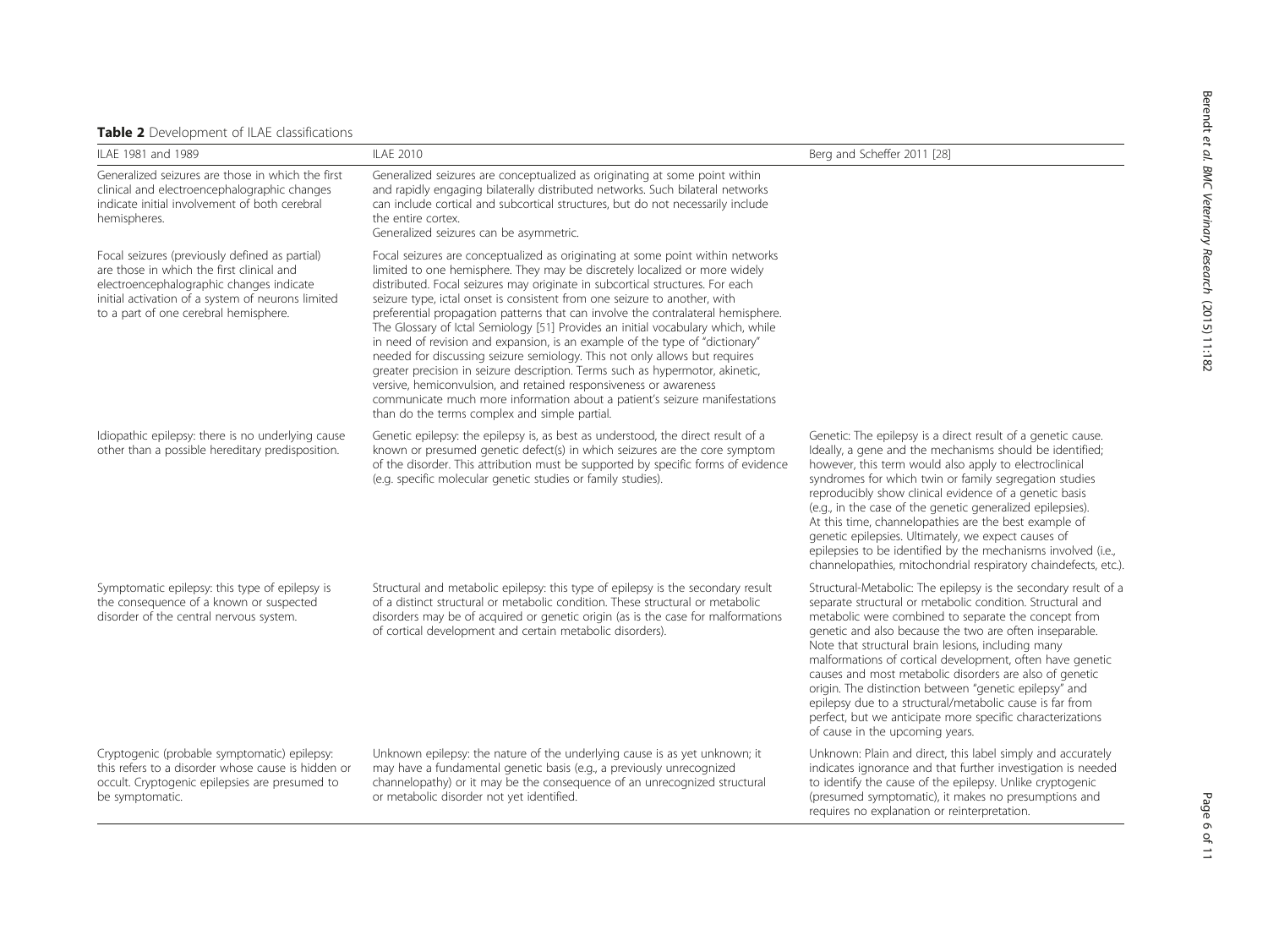Generalized convulsive epileptic seizures involving bilateral motor activity

- Tonic-clonic
- $T<sub>onic</sub>$
- Clonic
- Myoclonic (Jerking movements usually affecting both sides of the body)

Non-convulsive generalized epileptic seizures

 Atonic (also called 'drop attacks'—sudden and general loss of muscle tone which usually cause the animal to collapse)

# Focal epileptic seizures evolving into generalized epileptic seizures

Focal epileptic seizures can spread from initial regional cerebral involvement to bilateral cerebral involvement. The seizure will start with regional motor, autonomic and/or behavioural signs and then rapidly be followed by a convulsive stage with bilateral tonic, clonic or tonicclonic activity and loss of consciousness. This is the most common seizure type observed in the dog. The onset of the focal epileptic seizure is often very short (seconds to minutes) after which follows the secondary generalisation with convulsions. The focal epileptic seizure onset may be difficult to detect due to its brief nature. When taking the seizure history, clients should be interviewed thoroughly about what (or if something) happens before convulsions (please see De Risio et al. [[49\]](#page-10-0) for further information on diagnostic work-up).

## The semiological description of an epileptic seizure

If classification is to be carried out according to seizure type, it makes sense to have a systematic way of describing seizures. The evolution of the seizure over time is what is important.

## Phases associated with epileptic seizures

The epileptic seizure is classified as the ictus (seizure activity)—followed by a postictal phase (where the normal brain function is restored). The ictus may consist of a generalized epileptic seizure alone, a focal epileptic seizure alone, or a focal epileptic seizure which evolves into a generalized seizure. In the postictal phase, the brain restores its normal function. The postictal phase may be very short or last for several hours to days. Typically, the animal is disoriented, may have behavioural abnormalities such as repetitive vocalisation, compulsive locomotion failing to avoid obstacles, be tired, ataxic, hungry or thirsty, express a need to urinate, defecate or appear exhausted and sleep for a longer period of time. Postictal blindness or aggression may also be present.

#### Prodrome

In some animals (but not so common), ictus may be preceded by a so-called prodrome, a long-term (hours to days) change in disposition and indicator of forthcoming seizures. Humans may experience days of, for example, irritability, withdrawal or other emotional aberrations. In dogs the most common prodromal signs described are hours or days of restlessness, anxiousness, appear as being irritated (e.g. with uncharacteristic aggression towards other pets), or attention-seeking behaviour which is known to the owner as a long-term marker of a forthcoming seizure episode. Prodromes (if present) can represent a potential important therapeutic window for pulse therapy. Prodromal signs must be discriminated from focal seizure signs. Prodromal signs are defined by their long lasting nature whereas focal seizures which may display similar signs when they occur alone or before generalized convulsive seizures are very short (seconds to minutes).

### Consciousness in focal epileptic seizures

Variable to no impairment of consciousness may appear during focal seizures. However, we propose that no attempt should be made to evaluate if consciousness is unimpaired or impaired (previously described as simple or complex focal (or partial) seizures respectively). Although animals may appear as if consciousness is impaired during focal epileptic seizures (awake but being confused, not recognizing the owner, not responding to commands) we cannot assess this objectively. It will always be a subjective interpretation in animals that cannot report what they are experiencing. Therefore it is not meaningful to subclassify focal epileptic seizures using consciousness.

# Agreed modified glossary of descriptive terminology for ictal semiology in accordance with the ILAE guidelines (based on Blume et al. [\[51\]](#page-10-0))

The glossary of descriptive terminology was discussed within the IVETF in 2014. The terms that the majority of the group (>50 % of 95%CI from 14 raters) felt could be also used to describe ictal semiology are listed below:

## I. General terms

- **1.0 Semiology** That branch of linguistics concerned with clinical signs.
- 2.0 Epileptic seizure Manifestation(s) of excessive synchronous, usually self-limiting epileptic activity of neurons in the brain. This results in a transient occurrence of signs which may be characterized by short episodes with convulsions or focal motor, autonomic or behavioural features and due to abnormal excessive or synchronous epileptic neuronal activity in the brain.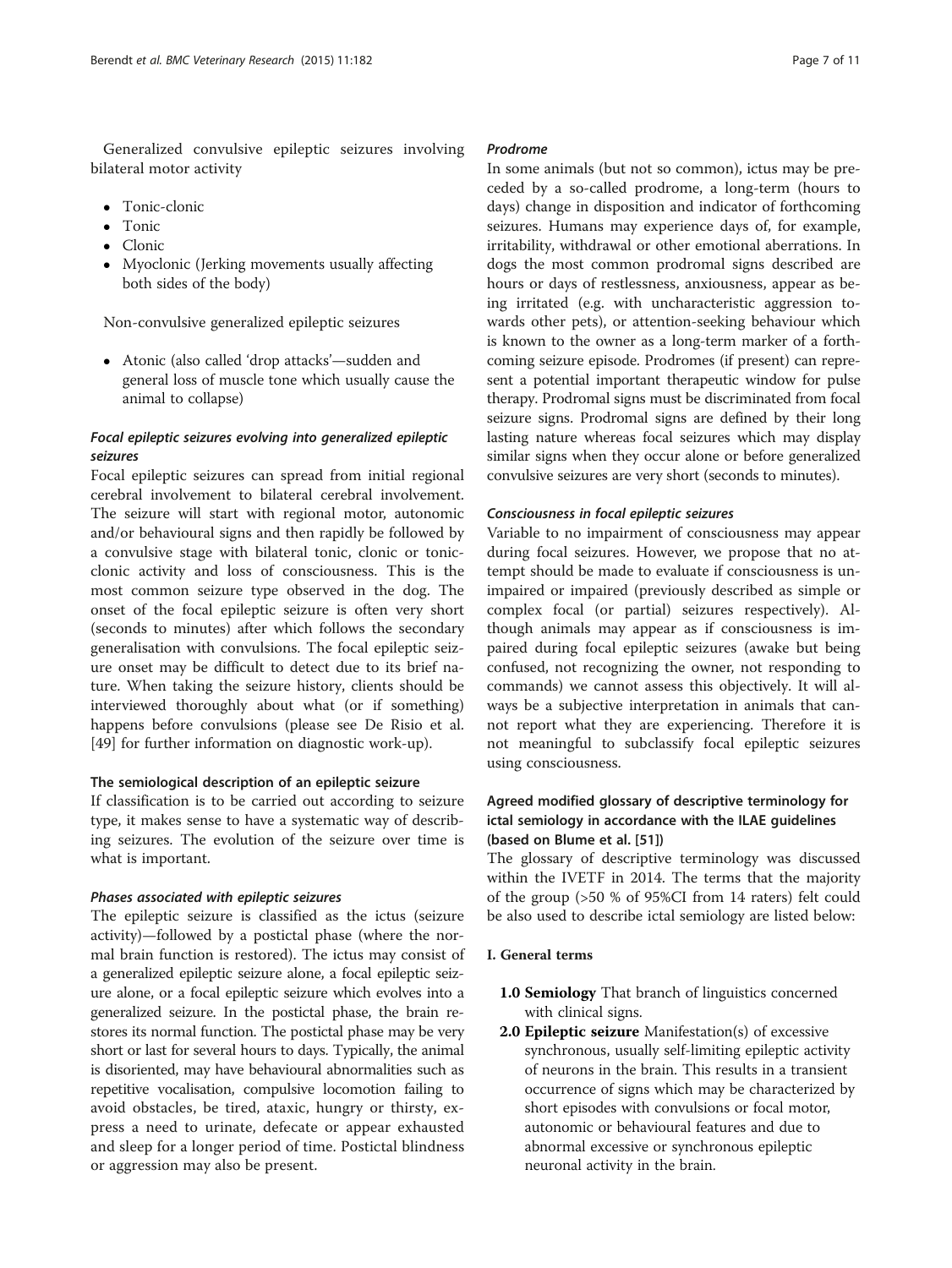- 3.0 ICTUS A sudden neurological occurrence such as a stroke or an epileptic seizure.
- 4.0 Epilepsy Epilepsy is defined as a disease of the brain characterized by an enduring predisposition to generate epileptic seizures. This definition is usually practically applied as having at least two unprovoked epileptic seizures >24 h apart [[48](#page-10-0)].
- 5.0 Focal epileptic seizures are conceptualized as originating within networks limited to one hemisphere. They may be discretely localized or more widely distributed. Focal epileptic seizures may originate in subcortical structures. For each epileptic seizure type, ictal onset is consistent from one seizure to another, with preferential propagation patterns that can involve the contralateral hemisphere [[27](#page-10-0)].
- 6.0 Generalised epileptic seizure An epileptic seizure whose initial semiology indicates, or is consistent with, more than minimal involvement of both cerebral hemispheres. Generalized epileptic seizures are conceptualized as originating at some point within, and rapidly engaging, bilaterally distributed networks [\[27\]](#page-10-0).
- 7.0 Convulsion Primarily a lay term. Episodes of excessive, abnormal muscle contractions, usually bilateral, which may be sustained or interrupted.

### II. Terms describing epileptic seizure semiology

These are descriptors of seizures unless specified otherwise.

- 1.0 Motor Involves skeletal musculature resulting in any phenotypic manifestation. The motor event could consist of an increase (positive) or decrease (negative) in muscle contraction to produce a movement. Unless noted, the following terms are adjectives modifying "motor seizure" or "seizure" e.g. "tonic motor seizure or dystonic seizure", and whose definitions can usually be understood as prefaced by: "refers to …".
	- 1.1.1 Tonic A sustained increase in muscle contraction lasting a few seconds to minutes.
		- 1.1.1.2.1 Versive A sustained, forced conjugate ocular, cephalic and/or truncal rotation or lateral deviation from the midline.
		- 1.1.1.2.2 Dystonic Sustained contractions of both agonist and antagonist muscles producing athetoid or twisting movements which when prolonged may produce abnormal postures.
	- 1.1.2 Myoclonic (adjective); Myoclonus (noun) Sudden, brief (<100 msec) involuntary single or multiple contraction(s) of muscles(s) or muscle groups of variable topography (axial, proximal limb, distal).
- 1.1.2.1 Clonic Myoclonus which is regularly repetitive, involves the same muscle groups, at a frequency of about 2–3 seconds, and is prolonged. Synonym: rhythmic myoclonus.
- 1.1.3 Tonic-clonic A sequence consisting of a tonic followed by a clonic phase. Variants such as clonic-tonic-clonic may be seen.
	- 1.1.3.1Generalised tonic-clonic epileptic seizure (Formerly "Grand Mal" Seizure) Noun: Bilateral symmetrical tonic contraction then bilateral clonic contractions of somatic muscles usually associated with autonomic phenomena.
- 1.1.4Atonic Sudden loss or diminution of muscle tone without an apparent preceding myoclonic or tonic event lasting one to two seconds or more, involving head, trunk, jaw or limb musculature.
- 1.1.5 Synchronous (Asynchronous) Motor events occurring (not) at the same time or at the same rate in sets of body parts.
- 1.2 Automatism Noun: A more or less coordinated, repetitive, motor activity usually occurring when cognition is impaired and for which the subject is usually amnesic afterwards. This often resembles a voluntary movement, and may consist of inappropriate continuation of ongoing preictal motor activity.

The following adjectives are usually employed to modify "automatism".

- 1.2.1 Oroalimentary Lip smacking, lip pursing, chewing, licking, teeth grinding or swallowing.
- 1.2.2 Pedal Indicates principally distal component involvement, bilateral or unilateral. Usually running movement.

## 2.0 Non-motor

2.1 Aura\* Noun: A 'subjective' ictal phenomenon that, in a given patient, may precede an observable seizure; if alone, constitutes a sensory seizure. This can result in behavioral changes such as fear, aggression, searching behaviour, attention, body sensation.

\*What is an aura? Commonly owners report that they can foresee a motor seizure when specific, and to the owner, well known signs repeatedly appear within seconds or minutes prior to convulsions. The term aura has in the past been used to describe such a forewarning of convulsions. This term originated from human epileptology where aura in early ILAE classifications was used "to denote symptomatology that encompasses subjective sensory phenomena as well as vegetative signs (for example, the epigastric sensations accompanying mesial temporal epilepsy)" and thus did not include motor phenomena. The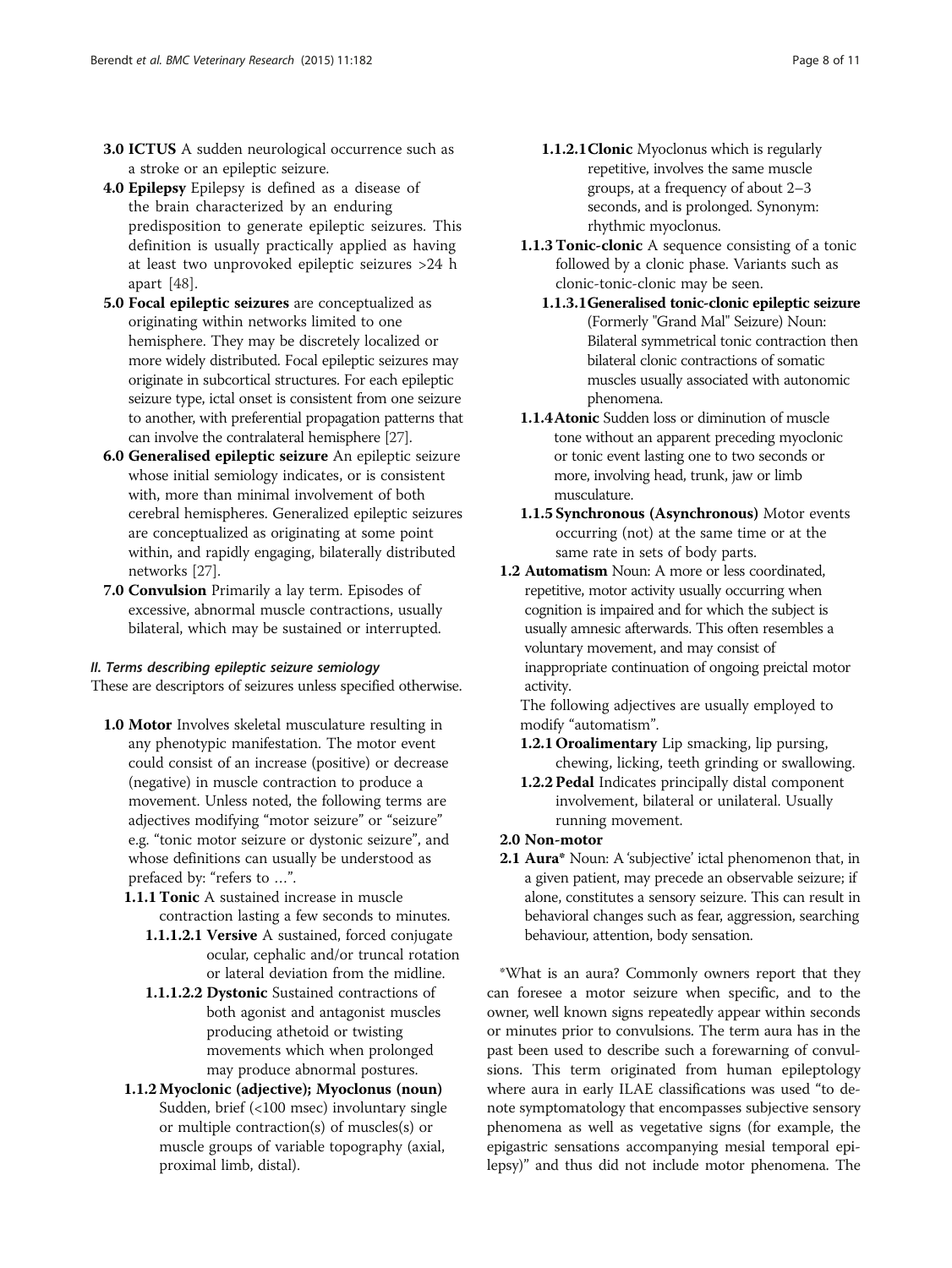group recommends that the term aura is not used in veterinary medicine. The signs occurring as the first indication of seizure activity (marking the beginning of ictus) and interpreted by the dog owner as a warning sign is indeed a focal seizure onset and should be referred to as such.

# 2.2 Autonomic A sensation consistent with

involvement of the autonomic nervous system, including cardiovascular, gastrointestinal, sudomotor, vasomotor and thermoregulatory functions. In companion animals, salivation, mydriasis, urination and/or defecation may commonly be observed.

3.0 Somatotopic modifiers

# 3.1 Laterality

- 3.1.1 Unilateral Exclusive or virtually exclusive involvement of one side as a motor, sensory or autonomic phenomenon.
	- 3.1.1.1HEMI- A prefix to other descriptors e.g. hemiclonic.
- 3.1.2 Generalised (syn. "bilateral") More than minimal involvement of each side as a motor or autonomic phenomenon.
- Motor component: further modified as:
	- 3.1.2.1Asymmetrical Clear distinction in quantity and/or distribution of activity on the two sides.
	- 3.1.2.2 Symmetrical Virtual bilateral equality in these respects.
- 3.2 Body part Refers to area involved i.e. limb, face, trunk and other.
	- 3.2.1 Axial Involves trunk, including neck.
	- 3.2.2 Proximal limb Signifies involvement from shoulders to metacarpus, hip to metatarsus.
	- 3.2.3 Distal limb Indicates involvement of paws.
- 4.0 Modifiers and descriptors of epileptic seizure timing The following terms are listed in the form (adjective, noun, verb) according to principal usage; as adjective unless specified.
- 4.1 Incidence Noun: Refers to the number of epileptic seizures within a time period or the number of seizure days per unit of time.
	- 4.1.1 Regular, irregular Consistent (inconsistent) or predictable (unpredictable, chaotic) intervals between such events.
	- 4.1.2 Cluster Incidence of epileptic seizures within a given period (usually one or a few days) which exceeds the average of incidence over a longer period for the patient. Cluster seizures can be defined clinically as two or more seizures within a 24-h period.
	- 4.1.3 Provocative factor Noun: Transient and sporadic endogenous or exogenous element

capable of augmenting seizure incidence in the patient with chronic epilepsy and evoking seizures in susceptible non-epileptic individuals.

- 4.1.3.1Reactive A reactive seizure is a seizure occurring as a natural response from the normal brain to a transient disturbance in function (metabolic or toxic in nature)—which is reversible when the cause or disturbance is rectified. A provoked seizure can be considered as being synonymous with a reactive seizure.
- 4.1.3.2Reflex Objectively and consistently demonstrated to be evoked by a specific afferent stimulus or by activity of the patient. Afferent stimuli can be: elementary, i.e. unstructured (light flashes, startle, a monotone sound) or elaborate i.e. structured, (a symphony). Activity may be elementary, e.g. motor (a movement).
- 5.0 Duration Time between the beginning of initial epileptic seizure manifestations, such as the e.g., focal epileptic seizure signs or full body convulsions to the cessation of experienced or observed epileptic seizure activity. Does not include non-specific seizure premonitions or postictal states.
- 5.1 Status epilepticus An epileptic seizure which shows no clinical signs of arresting after a duration encompassing the great majority of seizures of that type in most patients or recurrent epileptic seizures without resumption of baseline central nervous system function interictally. Status epilepticus can be defined clinically as (a) greater than 5 min of continuous epileptic seizures or (b) two or more discrete epileptic seizures between which there is incomplete recovery of consciousness (for generalized convulsive seizures).
- 6.0 Severity A multicomponent assessment of an epileptic seizure by observers and the patient.

Components primarily of observer assessment include: duration, extent of motor involvement, impairment of interaction with environment intra-ictally, maximum number of seizures per unit of time.

- 7.0 Prodrome A pre-ictal phenomenon. A subjective or objective clinical alteration that heralds the onset of an epileptic seizure but does not form part of it. Prodrome is a long lasting event (hours to days) and should not be confused with focal onset seizure signs which are very brief events (seconds to minutes).
- 8.0 Postictal phenomenon A transient clinical abnormality of central nervous system function that appears or becomes accentuated when clinical signs of the ictus have ended.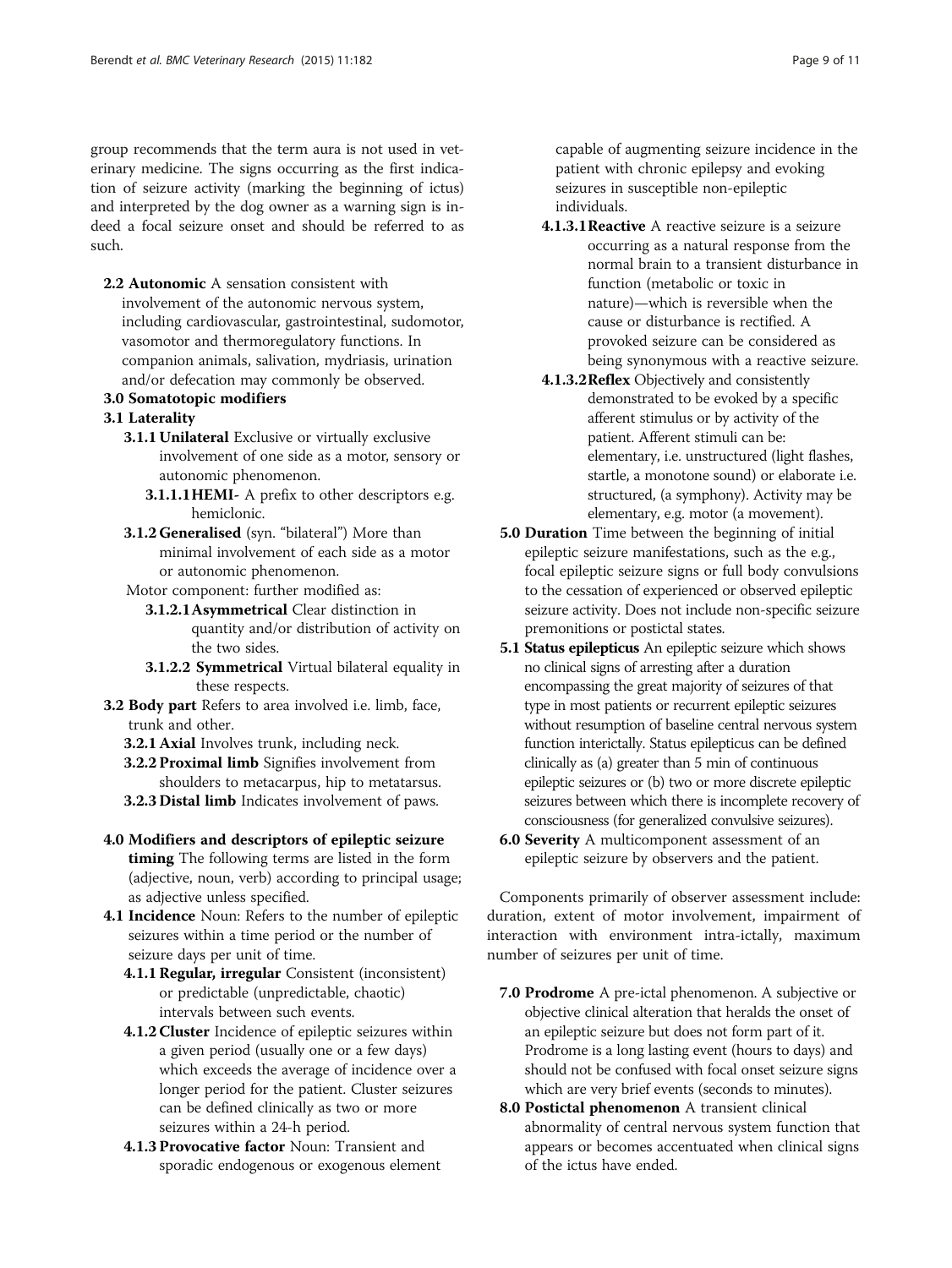<span id="page-9-0"></span>phenomenon Any unilateral postictal dysfunction relating to motor, somatosensory and/or integrative functions including visual, auditory or somatosensory.

8.1 Non-lateralising phenomenon Behavioural changes such as fear, aggression, increased appetite.

#### Abbreviations

IVETF: International Veterinary Epilepsy Task Force; ILAE: International League Against Epilepsy.

#### Competing interests

Following reimbursements, fees and funding have been received by the authors in the last three years and have been declared in the competing interest section. CR, RGF, HAV, KM and JP have received fees for acting as a consultant for Boehringer Ingelheim (KM, MP: consultancy during development and approval of imepitoin; CR: pain consultancy; RGF, JP, HAV: consultancy pre and post launch of imepitoin). AT has been an advisor for Boehringer Ingelheim. SFMB, HAV and AT have been responsible principal investigator of several research studies concerning imepitoin financed by Boehringer Ingelheim. SFMB, HAV, JP, HP, MB, CR and AF received speaking fees from Boehringer Ingelheim. HP received consulting and speaking fees and funding for a collaborative project from Eisai Co. LTD. HAV received funding for a collaborative project from Desitin and Nestlé Purina Research. AF and LDR received reimbursements from Boehringer Ingelheim. LDR has received consulting and speaking fees from Vetoquinol. MP has received consultant fees for Aratana. The other authors declared that they have no competing interests.

#### Authors' contributions

MB chaired the classification, definition and terminology working group (MB, RGF, PJJM, AP) and wrote the first draft of the consensus paper with the help of RGF, PJJM, AP and HAV. HAV designed and analysed the questionnaire to facilitate the discussion about the definitions listed in the glossary. All authors read, critiqued, commented and approved the final manuscript.

#### Authors' information

Chair of IVETF: Holger A Volk, Department of Clinical Science and Services, Royal Veterinary College, Hatfield, Hertfordshire, UK; hvolk@rvc.ac.uk. All other co-authors are members of IVETF, are listed alphabetically and have approved the consensus statements.

#### Acknowledgements

The authors are grateful to all owners of epileptic pets and veterinary colleagues who have inspired the group to create consensus statements. We thank all the breeders and breed clubs for their support. We would especially like to thank Professor Simon Shorvon for the critical review of the consensus statements. His great insight has been immensely helpful. The authors also would like to thank the research office for assessing the manuscript according to the Royal Veterinary College's code of good research practice (Authorisation Number – CCS\_ 01023). This study was not financially supported by any organization or grant. Other members of the classification, definition and terminology working group (alphabetically listed).

#### Author details

<sup>1</sup>Department of Veterinary Clinical and Animal Sciences, Faculty of Health and Medical Sciences, University of Copenhagen, Frederiksberg C, Denmark. 2 Fernside Veterinary Centre, 205 Shenley Road, Borehamwood, SG9 0TH Hertfordshire, UK. <sup>3</sup>Department of Clinical Sciences of Companion Animals, Utrecht University, Yalelaan 108, 3583 CM Utrecht, The Netherlands. <sup>4</sup>Clinical Unit of Internal Medicine Small Animals, University of Veterinary Medicine, Veterinärplatz 1, 1210 Vienna, Austria. <sup>5</sup>Department of Small Animal Medicine and Clinical Biology, Faculty of Veterinary Medicine, Ghent University, Salisburylaan 133, Merelbeke 9820, Belgium. <sup>6</sup>Animal Health Trust, Lanwades Park, Kentford, Newmarket, CB8 7UU Suffolk, UK. <sup>7</sup>Centre for Clinical Veterinary Medicine, Ludwig-Maximilians-University, Veterinärstr. 13, 80539 Munich, Germany. <sup>8</sup>University of Melbourne, 250 Princes Highway, Weibee, 3015 Victoria, Australia. <sup>9</sup>Section of Clinical & Comparative Neuropathology, Centre for Clinical

Veterinary Medicine, Ludwig-Maximilians-University, Veterinärstr. 13, 80539 Munich, Germany. <sup>10</sup>Department of Clinical Sciences, College of Veterinary Medicine, North Carolina State University, 1052 William Moore Drive, Raleigh, NC 27607, USA. <sup>11</sup>University of Minnesota College of Veterinary Medicine, D426 Veterinary Medical Center, 1352 Boyd Avenue, St. Paul, MN 55108, USA. <sup>12</sup>Vet Extra Neurology, Broadleys Veterinary Hospital, Craig Leith Road, Stirling, FK7 7LE Stirlingshire, UK. <sup>13</sup>College of Veterinary Medicine, University of Georgia, 501 DW Brooks Drive, Athens, GA 30602, USA. 14Chicago Veterinary Neurology and Neurosurgery, 3123 N. Clybourn Avenue, Chicago, IL 60618, USA. <sup>15</sup>Department of Pharmacology, Toxicology and Pharmacy, Ludwig-Maximillians-University, Königinstr. 16, 80539 Munich, Germany. 16Department of Animal Medicine and Surgery, Veterinary Faculty, Universitat Autònoma de Barcelona, Campus UAB, Bellaterra, 08193 Barcelona, Spain. <sup>17</sup>Fitzpatrick Referrals, Halfway Lane, Eashing, Godalming, GU7 2QQ Surrey, UK. <sup>18</sup>School of Veterinary Medicine, Faculty of Health & Medical Sciences, University of Surrey, Guildford, GU2 7TE Surrey, UK. <sup>19</sup>Department of Small Animal Medicine and Surgery, University of Veterinary Medicine Hannover, Bünteweg 9, 30559 Hannover, Germany. <sup>20</sup>Department of Clinical Science and Services, Royal Veterinary College, Hatfield, AL9 7TA Hertfordshire, UK.

#### Received: 3 June 2015 Accepted: 29 June 2015 Published online: 28 August 2015

#### References

- 1. Jokinen TS, Metsähonkala L, Bergamasco L, Viitmaa R, Syrjä P, Lohi H, et al. Benign familial juvenile epilepsy in Lagotto Romagnolo dogs. J Vet Intern Med. 2007;21(3):464–71.
- 2. Seppala EH, Jokinen TS, Fukata M, Fukata Y, Webster MT, Karlsson EK, et al. LGI2 truncation causes a remitting focal epilepsy in dogs. PLoS Genet. 2011;7(7):e1002194.
- 3. Seppala EH, Koskinen LLE, Gulløv CH, Jokinen P, Karlskov-Mortensen P, Bergamasco L, et al. Identification of a novel idiopathic epilepsy locus in Belgian Shepherd dogs. PLoS One. 2012;7(3):e33549.
- 4. Stassen W, van Steenbeek F, van Rhijn N, Tenwolde R, Leegwater P. Identification of a novel epilepsy gene in Boerboel dogs. J Vet Intern Med. 2013;27:30.
- 5. Shorvon S. The concept of symptomatic epilepsy and the complexities of assigning cause in epilepsy. Epilepsy Behav. 2014;32C:1–8.
- Kearsley-Fleet L, O'Neill DG, Volk HA, Church DB, Brodbelt DC. Prevalence and risk factors for canine epilepsy of unknown origin in the UK. Vet Rec. 2013;172(13):338.
- 7. Heske L, Nodtvedt A, Jaderlund KH, Berendt M, Egenvall A. A cohort study of epilepsy among 665,000 insured dogs: incidence, mortality and survival after diagnosis. Vet J. 2014;202(3):471–6.
- 8. Famula TR, Oberbauer AM, Brown KN. Heritability of epileptic seizures in the Belgian tervueren. J Small Anim Pract. 1997;38(8):349–52.
- 9. Jaggy A, Faissler D, Gaillard C, Srenk P, Graber H. Genetic aspects of idiopathic epilepsy in Labrador retrievers. J Small Anim Pract. 1998;39(6):275–80.
- 10. Kathmann I, Jaggy A, Busato A, Bartschi M, Gaillard C. Clinical and genetic investigations of idiopathic epilepsy in the Bernese mountain dog. J Small Anim Pract. 1999;40(7):319–25.
- 11. Nielen AL, Knol BW, van Hagen MA, van der Gaag I. Genetic and epidemiological investigation of a birth cohort of boxers. Tijdschr Diergeneeskd. 2003;128(19):586–90.
- 12. Berendt M, Gredal H, Pedersen LG, Alban L, Alving J. A cross-sectional study of epilepsy in Danish Labrador Retrievers: prevalence and selected risk factors. J Vet Intern Med. 2002;16(3):262–8.
- 13. Patterson EE, Mickelson JR, Da Y, Roberts MC, McVey AS, O'Brien DP, et al. Clinical characteristics and inheritance of idiopathic epilepsy in Vizslas. J Vet Intern Med. 2004;17(3):319–25.
- 14. Patterson EE, Armstrong PJ, O'Brien DP, Roberts MC, Johnson GS, Mickelson JR. Clinical description and mode of inheritance of idiopathic epilepsy in English springer spaniels. J Am Vet Med Assoc. 2005;226(1):54–8.
- 15. Casal ML, Munuve RM, Janis MA, Werner P, Henthorn PS. Epilepsy in Irish Wolfhounds. J Vet Intern Med. 2006;20(1):131–5.
- 16. Berendt M, Gulløv CH, Christensen SLK, Gudmundsdottir H, Gredal H, Fredholm M, et al. Prevalence and characteristics of epilepsy in the Belgian shepherd variants Groenendael and Tervueren born in Denmark 1995–2004. Acta Vet Scand. 2008;50:51.